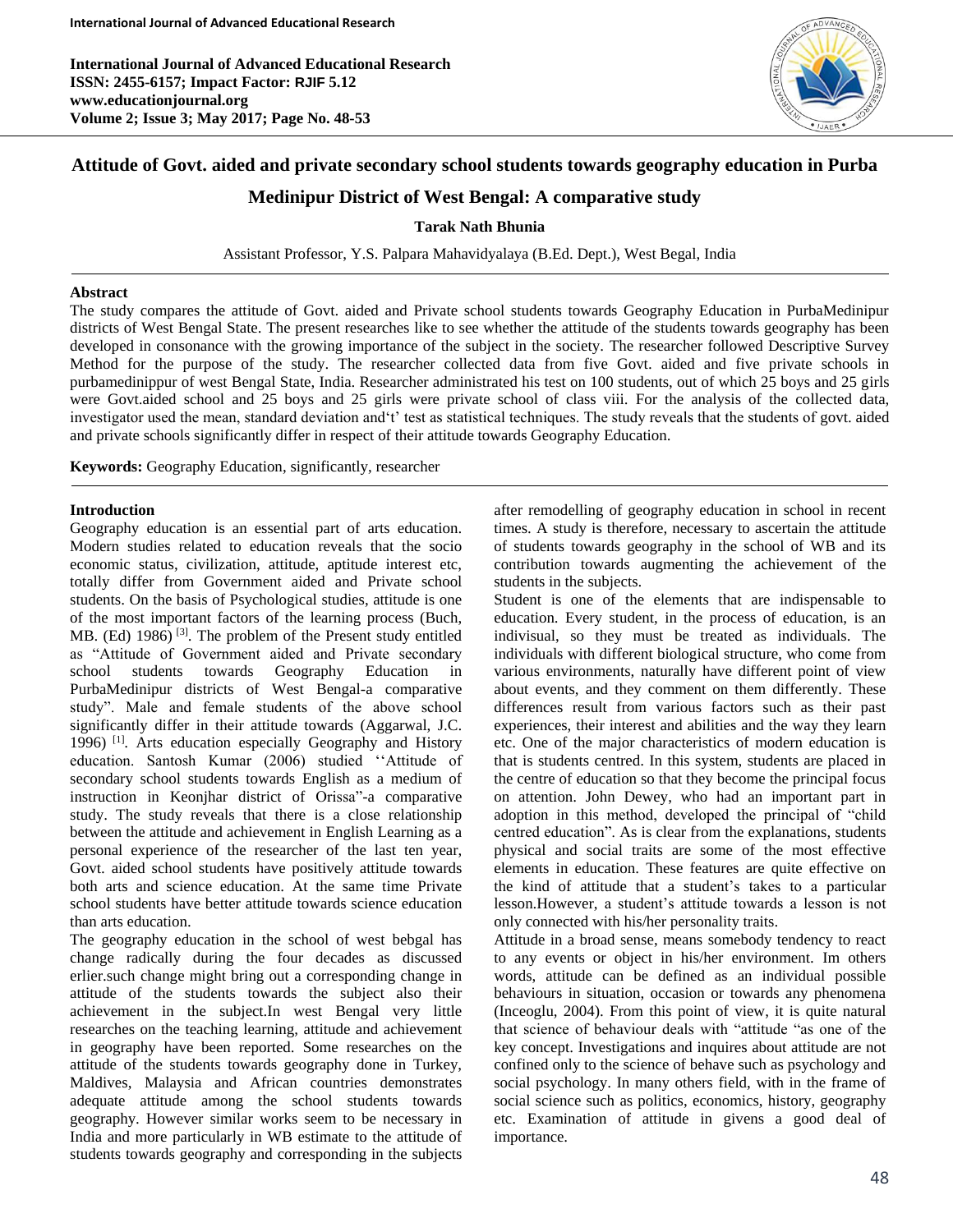#### **International Journal of Advanced Educational Research**

Geography has a multidisciplinary feature because of being in relation with both natural and human science. Because of this reason geography can provide qualification that enable students to solve prolems, think in multi dimensionally, have an independent and poor point of view and turn their acquit ion into habits in their daily lives. This is possible only with accurate planning with learning conditions and strategies and applying them in accordance with educational process. Students preparedness level to the lesson and learning style, teacher method or approach preference, teaching materials or teaching endeavour also physical conditions of the classroom are significant varients. In students turning the lesson acquition into behaviour the mentioned variants should be revised carefully by the teacher. Now a days a teacher with the role of a leader, specialist, guide a model for students and classroom director undertake severe responsibility in the classroom environment. Newly designed 2005 geography teaching curriculum takes the team with the use the method and techniques of the constructivist paradigm as activity based learning. Constructivised geography teacher should prefer suitable method and approaches and teaching materials according to the programme and prepare the activity based learning atmospher.Objectivists view has turned to constructivist approach with the recent learning approaches. To provide necessary qualifications for students and to maintain positive attitude towards the geography lessons can be possible only by realistic and accurate geography teaching. Geography course has a distinct position for its possible contributions to critical thinking skills. As a discipline Analysing and synthesizing the information collected in the context of human-natural environment interaction, geography requires students to structure the acquired information by questioning it using these criteria at all stages. Thus, they improve their critical thinking skills through a questioning and synthesizing approach.

Physical & economic geography which is the study of the earth and man's adaptation to its varied environment and resources should be a fundamental element of every child's school education. Geography study at any level brings pupil to face with issues and problems which have ethical, moral and social values. Geography basically provokes and answers to questions about the natural and human world, using different enquiry to view them from different perspectives. Attitude is a mental set or disposition, readiness to respond on the basis of their performance, their learned nature and their characteristics. Geography as a subject becomes a priority area in education. For this right attitude towards Geography is the greatest need of the hour. Involvement in study help an individual to achieve the best, but involvement in study not only makes the learning a pleasant activates but also yields enhancement in learning and facilitates higher productivity.

Geography education is an essential part of arts education. Modern studies related toeducation reveals that the Socio-Economic status, civilization, attitude, aptitude, interest, etc. totally differs from Government and private school students. On the basis of Psychological studies, attitude is one of the most important factors of the Learning Process. The problem of the present study entitled as "Attitude of Govt. Aided and Private Secondary School Students towards Geography Education".

# **Background of the Study**

There are many definitions of the term "attitude". The researcher adopted the following definition of the term "attitude" as it is convenient to the context of the present study, "the positive or negative changes that may happen in MA TEFL students towards the application of the multimedia in their English classes". (Glazewski, Newby, &Ottenebeit, 2010, p. 1325). When students use an exciting curriculum with high motivation, the curriculum will improve their learning. Their motivation and satisfaction in using the technology is embedded in their perceptions and attitudes toward it. Simpson *et al*. (1994, p.47) noted that "the key to success in education often depends on how a student feels toward home, self, and school." Attitudes towards learning and teaching language have been found significant in predicting success in the learning or acquisition process. The educational technology a student receives can be a determining factor of satisfaction. So, researchers have given much attention to attitudes because of the relationship between attitudes and other variables, such as academic achievement. Ajzen and Fishbein (1980) stated the most important reason for studying attitudes in the relationship of attitude to behaviour. The behaviour a student exhibits during a learning process can be associated with student's satisfaction of a course (Arbaugh, 2000).

Four studies are reviewed in this section. Bose's (1970) study was on the general interest patterns of students specializing in different subject science, humanities and commerce. Gupta's (1953) study was about the apathy of students and teachers towards learning and teaching history. Population education has gained importance of late and there were two studies on the attitude of students and teachers towards this subject. This study established that-"Attitude of Govt. Aided and Private Secondary School Students towards Geography Education".

# **Emergence of the Problem**

The main aim of teaching geography is not to know the elements in the cognitive domain. The students should transfer knowledge in solving problems which they are confronted with in every step life. Problem solving is a goal of geography. The students should be motivated to apply knowledge in geography to solve problem in everyday life. Geography should not be considered as an isolated social science subject. It is vitally related to climatology, zoology, environmental study other science & subject of social science.

So every teacher most develops a positive attitude towards the subject in Govt. aided and private school student. The aim of the teacher is to develop the student's attitude and achievement in difference branches ofGeography. Geography education is crucial to entire developmental process of the country. The knowledge of geography helps children to know this planets man, physical, resource, culture, economic etc distribution. The government as well as Govt. aided & Private educational institutions should take step to develop attitude and achievement of students in geography. With this end in view the present investigator has selected a problem of "Attitude of Govt. Aided and Private Secondary School Students towards Geography Education in PurbaMedinipur District of West Bengal -A comparative Study".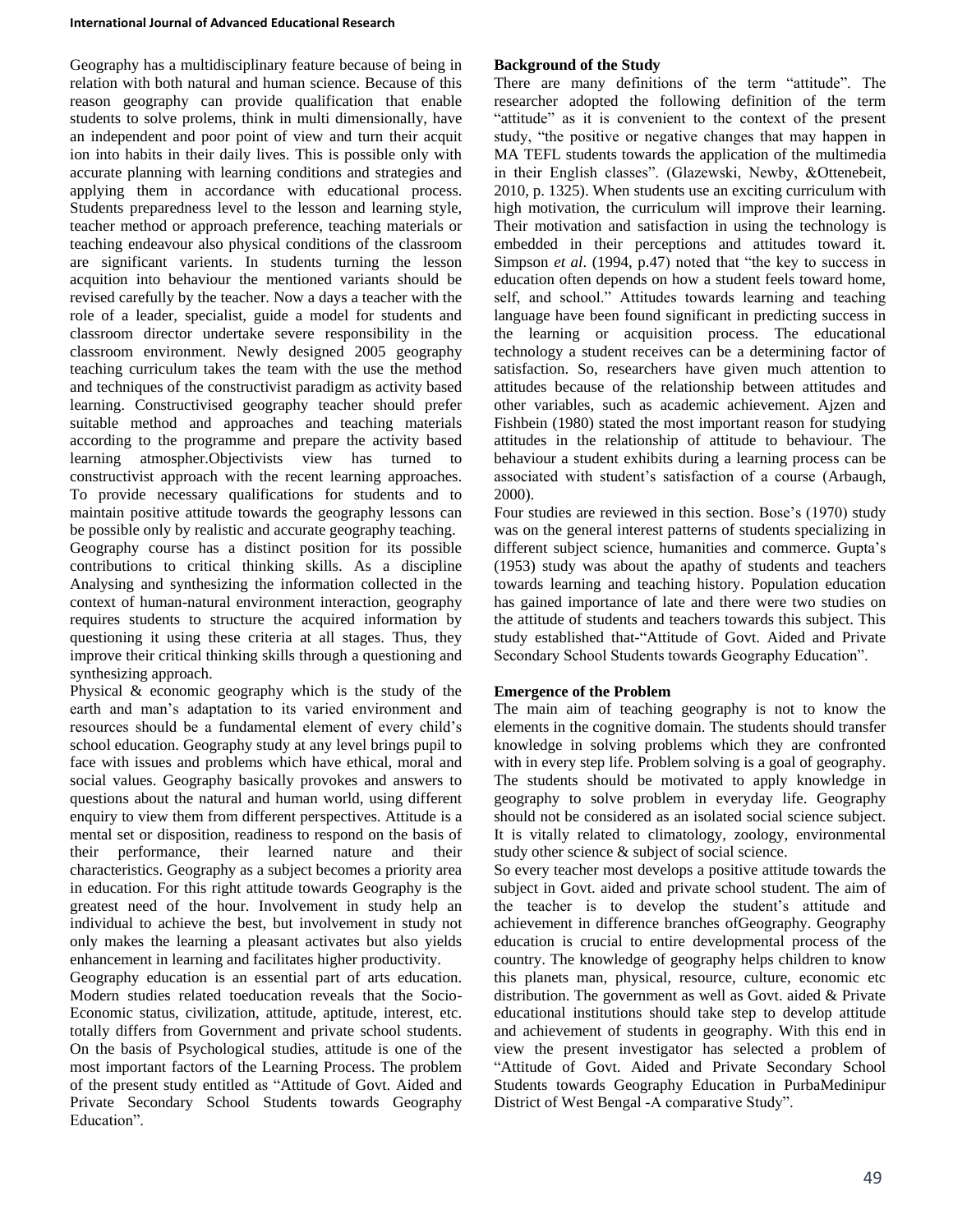# **Statement of the Problem**

Indian's people are facing various social, economic, and educational difficulties regarding the structure of their school system. Students who have a sound understanding of their country's culture and historical development will be more inclined to address recent societal problems. To help the Indian people to cope with rapid economic, social, and political developments, and to bring about meaningful participatory citizenship among younger students, a vital geography curriculum is needed.

Sample in this research project, and the attitude and achievement in difference branches of geography among these students and show it there exists only correlation between achievement and attitude in difference branches of geography. Shown that it there exists only significant difference between physical and economic geography and also show that it there exists only significant difference between boys and girls.

So the researcher has selected the problem of "Attitude of Govt. Aided and Private Secondary School Students towards Geography Education in PurbaMedinipur District of West Bengal -A comparative Study"

# **Objectives of the Study**

- 1. To compare the attitude of Govt.aided and Private school students towards Geography education in PurbaMedinipur Districts.
- 2. To compare the attitude of male and female students towards Geography Education of Govt. aided schools in PurbaMedinipur Districts.
- 3. To compare the attitude of male and female students towards Geography Education at Private schools in PurbaMedinipur Districts.
- 4. To compare the attitude of male students of Govt. aided and Private schools towards Geography Education in PurbaMedinipur Districts.
- 5. To compare the attitude of female students of Govt.aided and Private Schools towards Geography Education in PurbaMedinipur Districts.

# **Significance of the Study**

Geography education is an essential part of arts education. Geography education is related to physical features of earth surface and human behavior (Behr, 1973). That is co-related with cultural landscape. Modern studies related to education reveal the socio-economic status, civilization, attitude, aptitude, interest etc, totally differ from Govt. and private school student. On the psychological studies, attitude is one of the most important factors of the learning process (Koul Lokesh,2007).This study was conducted to the attitudes secondary school students toward the geography education because students are most involved daily in the delivery of geography subject. This is significant because the knowledge base and its implications could influence the geography subject curricula nationwide due to the centralized nature of curricula designed and planned in the country. India have lot of religion, cultural, languages, dress code, variety of foods, landscape, different climates, etc., so the researcher has to prove the secondary school students attitude and achievement towards geography. Geography is very significant role in the human life so without geography has not constructive for the school curriculum. The continuing importance of the geography to increasing responsibility of geomorphic feature,

physical feature(climate,soil,biom etc.), increasing industrialization of society, readjustment in family life; suburbanization, rapid growth in communication and transportation, increasing personal responsibility for democratic living, etc.

# **Hypotheses**

Hypotheses of the present study are as follows:-

- 1. There is no significant difference between the attitude of student towards Geography Education at Govt. aided and private schools in PurbaMedinipur Districts.
- 2. There is no significant difference between the attitude of male and female student of Govt. aided school towards Geography Education in PurbaMedinipur Districts.
- 3. There is no significant difference between the attitude of male and female student of Private school towards Geography Education in PurbaMedinipur Districts.
- 4. There is no significant difference between the attitudes of male student of Govt. aided and private school towards Geography Education in Purba Medinipur Districts.
- 5. There is no significant difference between the attitude of female student of Govt. aided and private school towards Geography Education in PurbaMedinipur Districts.

# **Methodology**

The method adopted according to the nature and objectives of the present study is "Descriptive Survey Method". Descriptive is concerned with the present and attempts to determine the status of phenomena investigation. Descriptive studies are more than just a collection of data. They involve measurement, classification, analysis, comparison and interpretation.

#### **Population of the Study**

The researcher has selected the purbamedinipur district of west Bengal as the geographical area for the survey. He has chosen this district because the research resides near this. For this study, the population was constituted by five types of the Bengali medium school affiliated by the WBBSE & five types private school.

#### **Variables in the Present Study**

The variables involved in the present study are divided into two variables:-

- $\triangleright$  major variable
- 1. Students attitude in geography of govt. aided & private school.
- 2. Categorical variable : sex

# **Administration of the Final Tools**

For the present study the researcher used a tool to measure the attitude of Govt.aided and private school students which is prepared by under the guidance of supervisor. The final test administration the total 100 sample. The head of the institution are conduct before the administration of the test. The maximum times required to answer the all items are 50 minutes, there are no interval or Tiffin during answering question. The class room environment are favourable condition of the students were normal.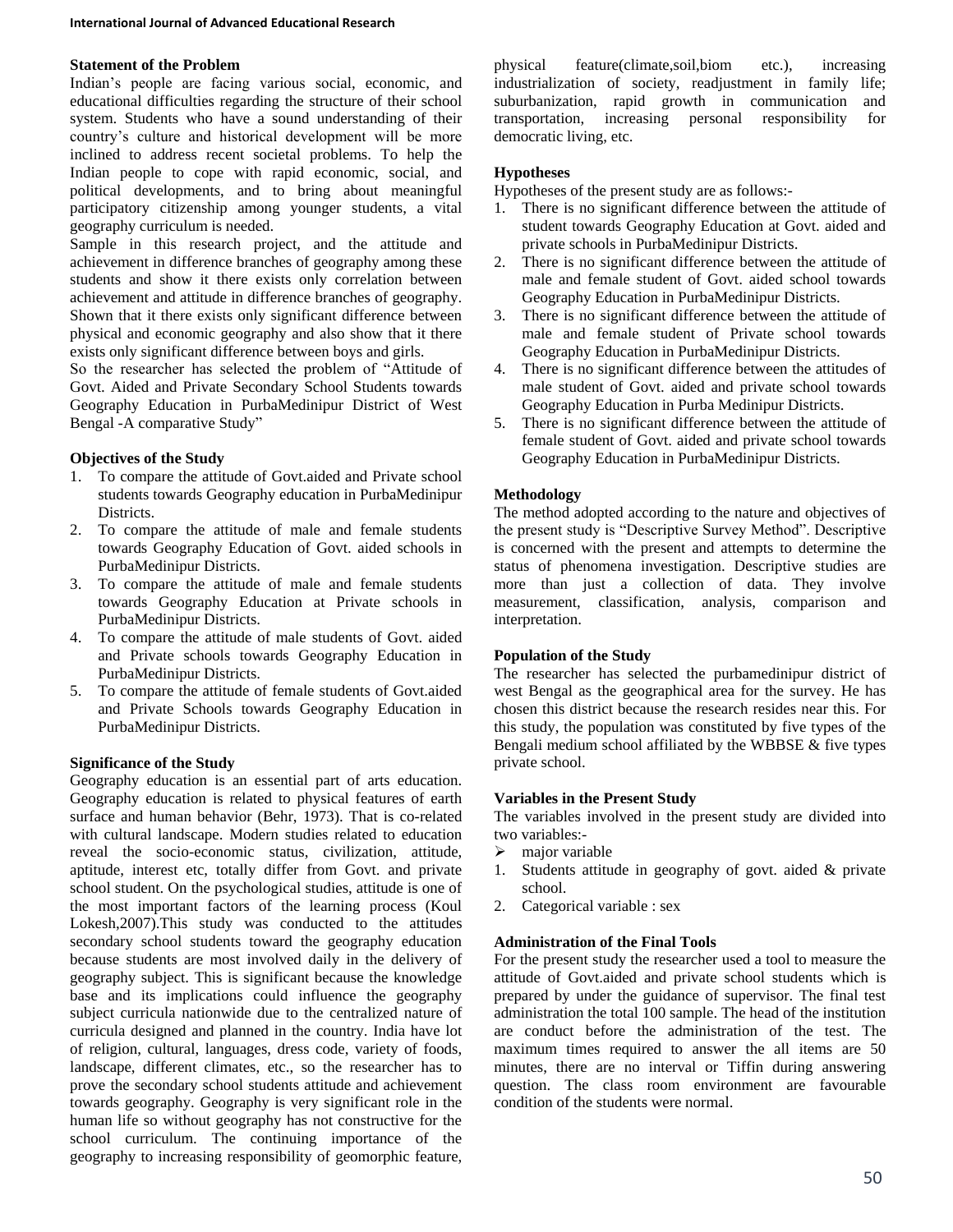# **Statement of the Sample**

For this purpose researcher at first selected five Private and five Govt. aided schools for the administration of the attitude test. Researcher administrated his test on 100 students, out of which 25 boys and 25 girls were Govt.aided school and 25 boys and 25 girls were private school. So the total students of Govt. aided and Private school in PurbaMedinipur are 100.

# **Table of the Data Sample**

| <b>Variable</b> | <b>School Types</b> | <b>Students Types</b> | <b>No.of Students</b> |
|-----------------|---------------------|-----------------------|-----------------------|
|                 | Govt.aided          | <b>Boys</b>           | 25                    |
|                 |                     | Girls                 | 25                    |
| Attitude        | Private             | <b>Boys</b>           | 25                    |
|                 |                     | Girls                 | 25                    |
|                 |                     |                       |                       |

# **Analysis and Interpretation of Data**

All the item for both the sets of questionnaire have three options Good, Medium and Bad. Questionnaire for students consists of 20 item. Out of the total score 67.23% students good opinion about the attitude of geography subject and 24.65% students medium opinion and 8.01% students bad opinion about the geography education.

# **Attitude Scale**

| <b>Attitude Scale</b> | scored | <b>Total frequency</b> | <b>Percentage</b> |
|-----------------------|--------|------------------------|-------------------|
| Good                  |        | 3109                   | 67.23%            |
| Medium                |        | 1140                   | 24.65%            |
| Bad                   |        | 375                    | 8.01%             |

**H<sup>01</sup>**. There is no significant difference between the attitude of student towards Geography Education at Govt. aided and private schools in PurbaMedinipur Districts.

| School            | <b>Total students</b> | Mean  |
|-------------------|-----------------------|-------|
| Govt.aided School | 50                    | 47.89 |
| Private school    | 50                    | 51.43 |

#### **Table for Mean and Standard Deviation**

| School                | N    | Mean    | Std.<br><b>Deviation</b> | <b>Std. Error</b><br>mean |
|-----------------------|------|---------|--------------------------|---------------------------|
| Govt. aided<br>School | 50   | 47.900  | 4.01146                  | .56731                    |
| Private School        | 50 I | 51.5600 | 4.26739                  | .60350                    |

|                        | Test Value $= 0$ |    |      |                                   |                                           |              |  |  |  |
|------------------------|------------------|----|------|-----------------------------------|-------------------------------------------|--------------|--|--|--|
| <b>Types of school</b> |                  | df |      | Sig. (2-tailed)   Mean Difference | 95% Confidence Interval of the Difference |              |  |  |  |
|                        |                  |    |      |                                   | Lower                                     | <b>Upper</b> |  |  |  |
| Govt.aided school      | 84.434           | 49 | .000 | 47.90000                          | 46.7600                                   | 49.0400      |  |  |  |
| Private school         | 85.435           | 49 | .000 | 51.56000                          | 50.3472                                   | 52.7728      |  |  |  |
| Table 42 value         |                  |    |      |                                   |                                           |              |  |  |  |

Table for 't' value:

# **Interpretation:**  $(H<sub>01</sub>)$

The value of "t" (Mean Difference) is 3.36 (calculated value) and the critical value of "t" at 0.05 significance level, df=49,where the critical value is 2.00.So the Null Hypothesis rejected. So there are significance difference between the attitude of Govt. aided and private school students towards Geography education.

**H02:** There is no significant difference between the attitude of male and female student of Govt. aided school towards Geography Education in Purba Medinipur Districts.

#### **Table for Mean and Standard Deviation**

| <b>One-Sample Statistics</b>                            |    |       |       |     |  |  |
|---------------------------------------------------------|----|-------|-------|-----|--|--|
| <b>Std. Deviation</b><br>Mean<br><b>Std. Error Mean</b> |    |       |       |     |  |  |
| Male                                                    | 25 | 47.08 | 4.281 | 856 |  |  |
| Female                                                  | 25 |       | 3.623 |     |  |  |

Table for 't' value

| <b>One-Sample Test</b> |        |    |      |                                 |                                           |              |  |
|------------------------|--------|----|------|---------------------------------|-------------------------------------------|--------------|--|
| Test Value $= 0.05$    |        |    |      |                                 |                                           |              |  |
|                        |        |    |      |                                 | 95% Confidence Interval of the Difference |              |  |
|                        |        | df |      | Sig. (2-tailed) Mean Difference | Lower                                     | <b>Upper</b> |  |
| Male                   | 54.929 | 24 | .000 | 47.030                          | 45.26                                     | 48.80        |  |
| Female                 | .167   | 24 | .000 | 48.670                          | 47 17                                     | 50.17        |  |

#### **Interpretation: (H02)**

The mean difference value of "t' test Govt. aided (Male and Female) is 1.64 and the critical value of "t" at 0.05 significance level is 2.06 where the df is 24.so the null hypothesis is accepted. So there are no significance difference between attitude of male and female in Govt. aided school towards geography education. But there are something difference of mean score and SD of male & female attitude towards geography education in Govt.aided school.

**H<sup>03</sup>** There is no significant difference between the attitude of male and female student of Private school towards Geography Education in PurbaMedinipur Districts

| <b>One-Sample Statistics</b>                            |    |       |       |     |  |  |  |
|---------------------------------------------------------|----|-------|-------|-----|--|--|--|
| <b>Std. Deviation</b><br><b>Std. Error Mean</b><br>Mean |    |       |       |     |  |  |  |
| Male                                                    | 25 | 51.96 | 3.921 | 784 |  |  |  |
| Female                                                  | 25 | 50.88 | 4.466 | 893 |  |  |  |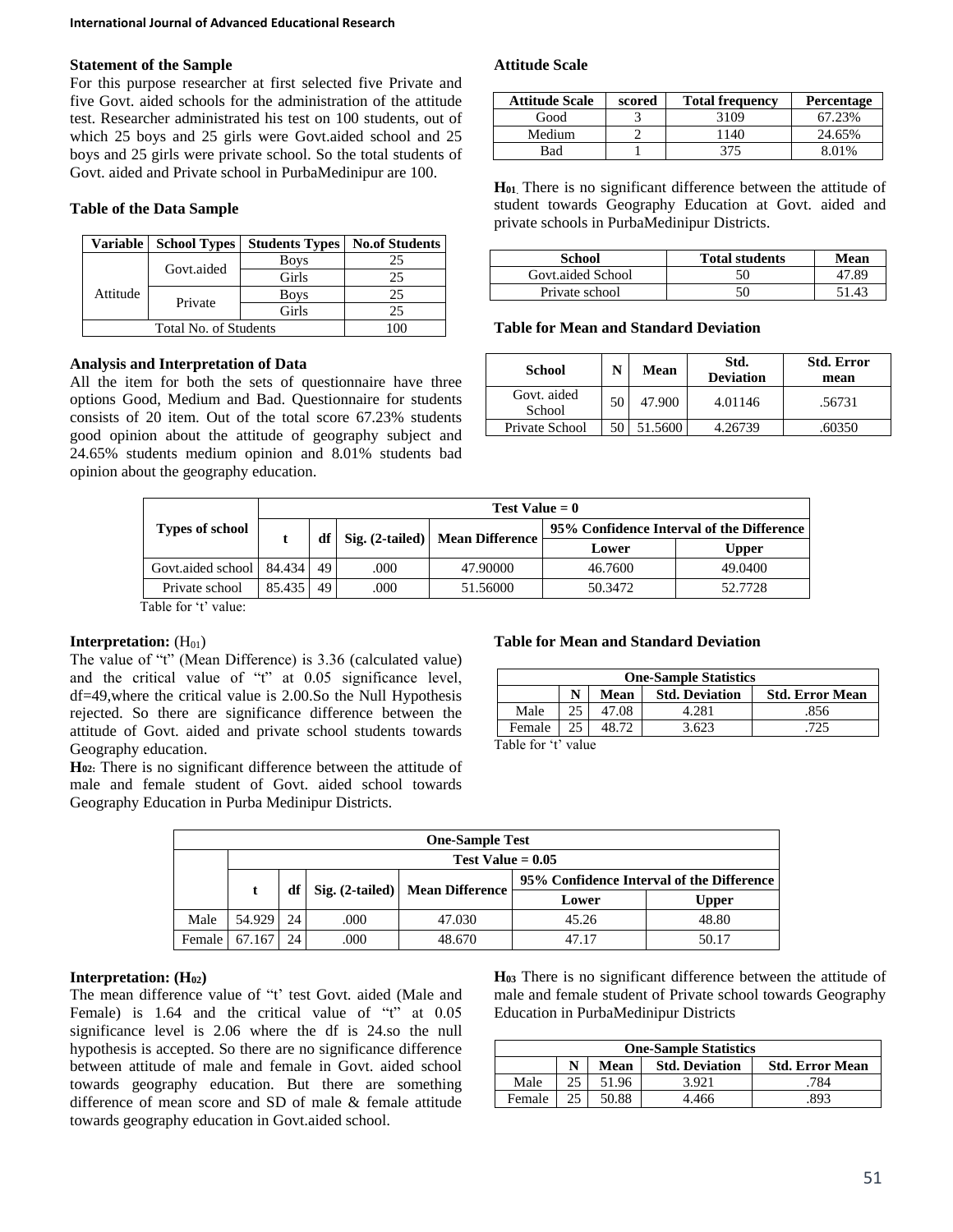| ne-Sample Test      |        |    |      |                                 |                                           |       |  |
|---------------------|--------|----|------|---------------------------------|-------------------------------------------|-------|--|
| Test Value $= 0.05$ |        |    |      |                                 |                                           |       |  |
|                     |        | df |      | Sig. (2-tailed) Mean Difference | 95% Confidence Interval of the Difference |       |  |
|                     |        |    |      |                                 | Lower                                     | Upper |  |
| Male                | 66.197 | 24 | .000 | 51.910                          | 50.29                                     | 53.53 |  |
| Female              | 56.910 | 24 | .000 | 50.830                          | 48 99                                     | 52.67 |  |

#### **Interpretation: (H03)**

The mean difference value of "t" test of Private School (Male and Female) is 1.08 and the critical value of "t" at 0.05 significance level is 2.06 where the DF is 24. So the null hypothesis is accepted. So there are no significance difference between attitude of male and female in Private School school towards geography education. But there are something difference of mean score and SD of male & female attitude towards geography education in Private school.

**H04:** There is no significant difference between the attitudes of male student of Govt. aided and private school towards Geography Education in PurbaMedinipur Districts.

| Mode of Male Attitude in Percentage |                     |  |  |  |  |
|-------------------------------------|---------------------|--|--|--|--|
| Govt. aided Male                    | <b>Private Male</b> |  |  |  |  |
| 49 114                              | 50.25               |  |  |  |  |

| <b>One-Sample Statistics</b>              |    |       |       |     |  |  |
|-------------------------------------------|----|-------|-------|-----|--|--|
| Std. Deviation<br>Std. Error Mean<br>Mean |    |       |       |     |  |  |
| Govt.aided Male                           | 25 | 47.08 | 4.281 | 856 |  |  |
| Private Male                              |    | 51.96 | 3 921 | 784 |  |  |

Table for't' value:

|      | Test Value $= 0.05$ |    |     |                                        |                                           |       |  |  |
|------|---------------------|----|-----|----------------------------------------|-------------------------------------------|-------|--|--|
|      |                     |    |     |                                        | 95% Confidence Interval of the Difference |       |  |  |
|      |                     |    |     | df   Sig. (2-tailed)   Mean Difference | Lower                                     | Upper |  |  |
| Male | 54.929              | 24 | 000 | 47.030                                 | 45.26                                     | 48.80 |  |  |
| Male | 66.197              | 24 | 000 | 51.910                                 | 50.29                                     | 53.53 |  |  |

# **Interpretation: (H04)**

The mean difference value of "t" test of male students in Govt.aided and Private school is 4.88 and the critical value of "t" at 0.05 significance level is 2.06 where the df is 24. So the null hypothesis is rejected. So there are significance difference between attitude of male between the Govt. aided school and private School towards geography education. And there are something difference of mean score and SD between of male attitude in Govt. aided and Private school towards geography education.

**H05**: There is no significant difference between the attitude of female student of Govt. aided and private school towards Geography Education in PurbaMedinipur Districts

| <b>One-Sample Statistics</b> |           |         |       |                                     |  |  |  |  |  |
|------------------------------|-----------|---------|-------|-------------------------------------|--|--|--|--|--|
|                              |           |         |       | Mean Std. Deviation Std. Error Mean |  |  |  |  |  |
| Govt. aided Female           | $25 \mid$ | 48.72.1 | 3.623 | .725                                |  |  |  |  |  |
| Private Female               | 25        | 50.88   | 4.466 | 893                                 |  |  |  |  |  |

| <b>One-Sample Test</b> |        |    |                                   |        |                                           |       |  |  |  |
|------------------------|--------|----|-----------------------------------|--------|-------------------------------------------|-------|--|--|--|
| Test Value $= 0.05$    |        |    |                                   |        |                                           |       |  |  |  |
|                        | df     |    |                                   |        | 95% Confidence Interval of the Difference |       |  |  |  |
|                        |        |    | Sig. (2-tailed)   Mean Difference | Lower  | Jpper                                     |       |  |  |  |
| Female                 | 67.167 | 24 | .000                              | 48.670 | 47.17                                     | 50.17 |  |  |  |
| Female                 | 56.910 | 24 | .000                              | 50.830 | 48 99                                     | 52.67 |  |  |  |

# **Interpretation: (H05)**

The mean difference value of "t" test of female students in Govt.aided and Private school is 2.16 and the critical value of "t" at 0.05 significance level is 2.06 where the df is 24. So the null hypothesis is rejected. So there are significance differences between attitudes of female between the Govt. aided school and Private School towards geography education. And there are something difference of mean score and SD between of female attitude in Govt. aided and Private school towards geography education.

#### **Major Findings**

The present study done by researcher was a descriptive one. Investigator need to prepare the attitude test to investigate the research in the geography of the secondary school students of Govt. aided and Private school of class ix. For this purpose researcher had taken help of relevant statistical i.e. the frequency distribution, mean, standard deviation, ANOVA and

t-test etc. The following are main findings of the present study.

- $\geq 67.23\%$  of the secondary school students are good attitude towards the geography and 24.65% school students opinion in geography are moderately and 8.01% students opinion towards the geography are bad condition in attitude towards geography education.
- $\triangleright$  There is a significant relationship between attitude of secondary school students towards geography education in Govt. aided and Private school.
- $\triangleright$  The students studying geography at school level do differ on attitude scores sex wise in Govt. Aided School and Private school towards the geography education.
- $\triangleright$  Male students are much better than the female students in Private school and Female students are better than the male students in Govt. Aided School through the M.C.Q, Test performance in reading comprehension towards the geography education.